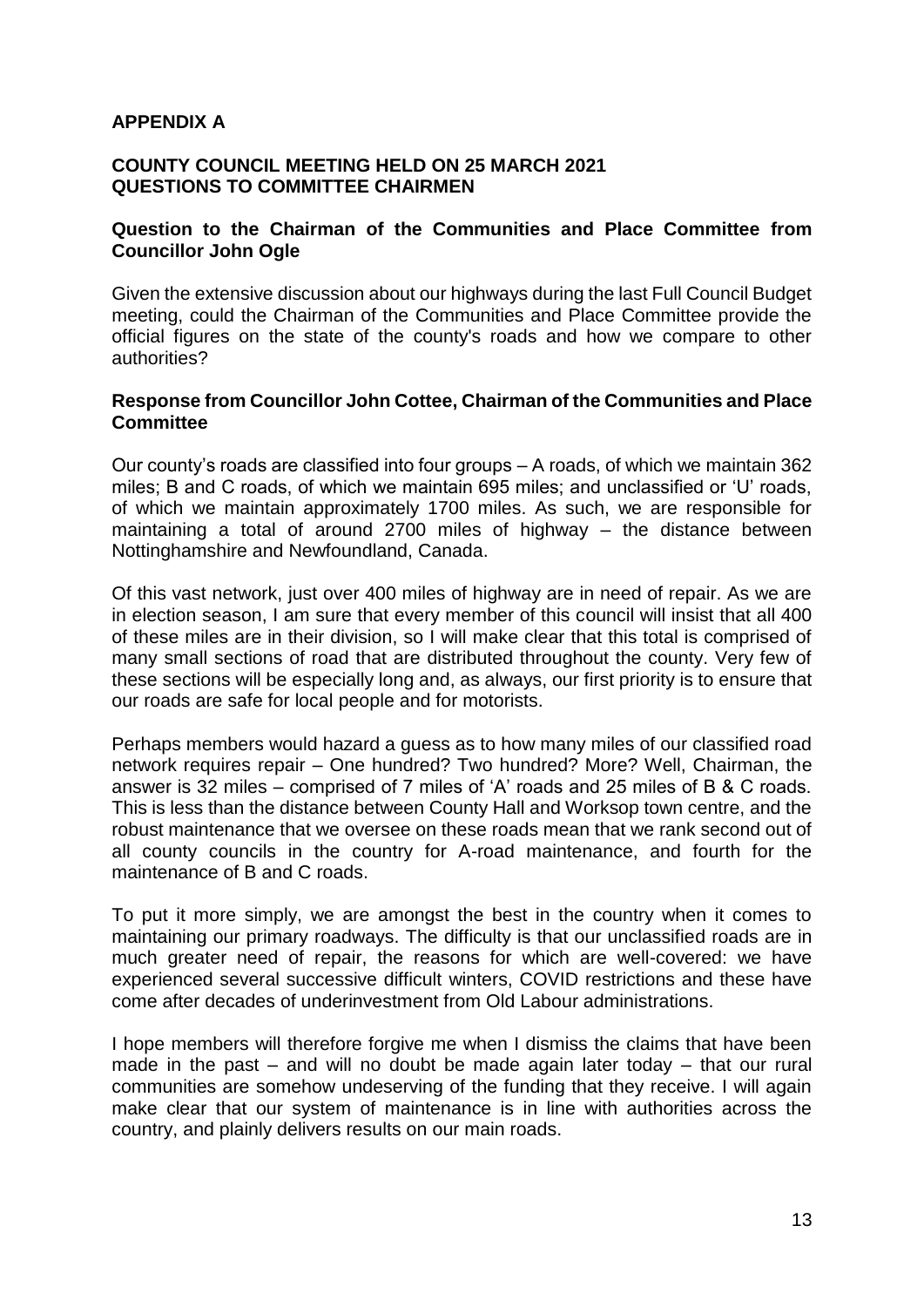However, it is important to add that although our market towns have their fair share of unclassified roads, so do our rural communities – and in fact these are often major causeways between villages that are essential to their ability to travel. Moreover, these rural communities see many more HGVs travelling at speed on their unclassified roads, causing thousands of times more damage than even the biggest family car on the market.

The half-cocked electioneering from the Ashfield Independents on how taxpayers' money should be spent - based on their back-of-a-cigarette-pack calculations and not backed up by any proper statistics - would likely leave Ashfield with just as much funding as under the current system, or even open up the possibility of leaving them worse off!

Our investment in roads over the last four years is something we should be proud of, and has left a golden legacy for the next administration.

# **Question to the Chairman of the Finance and Major Contracts Management Committee from Councillor Muriel Weisz**

In the budget statement, you referred to the way in which the budget addresses inequalities throughout the County. Could you please provide one substantial example of how you have achieved this in the 2020/21 budget, and a further specific example of how inequalities are addressed in the budget agreed at February's Full Council for this coming financial year?

# **Response from Councillor Richard Jackson, Chairman of the Finance and Major Contracts Management Committee**

Chairman, this question reminds me of one from Councillor Rhodes to Councillor Cutts in July 2019, when he asked what she had been doing to serve the needs of the communities of Nottinghamshire.

The Leader would have been well within her rights to spend the full hour giving a comprehensive answer to such a glib, open-ended question, but as a courtesy to other members with better questions, she restrained her reply to a lean but pointed twenty minutes!

Perhaps Councillor Weisz has learned from her Group Leader's mistake by asking me to pick just two examples of how our 2020/21 and 2021/22 budgets address "inequalities".

Her question is somewhat puzzling in the distinction it makes between this year and next year, because so many examples of our work tackling inequality are funded by ongoing budget commitments, rather than one-off spending.

However, after a quick survey of colleagues, several have asked me to highlight the ongoing investment we make in supported employment services, which help adults with mental and physical disabilities to overcome the potential barriers to employment presented by such conditions.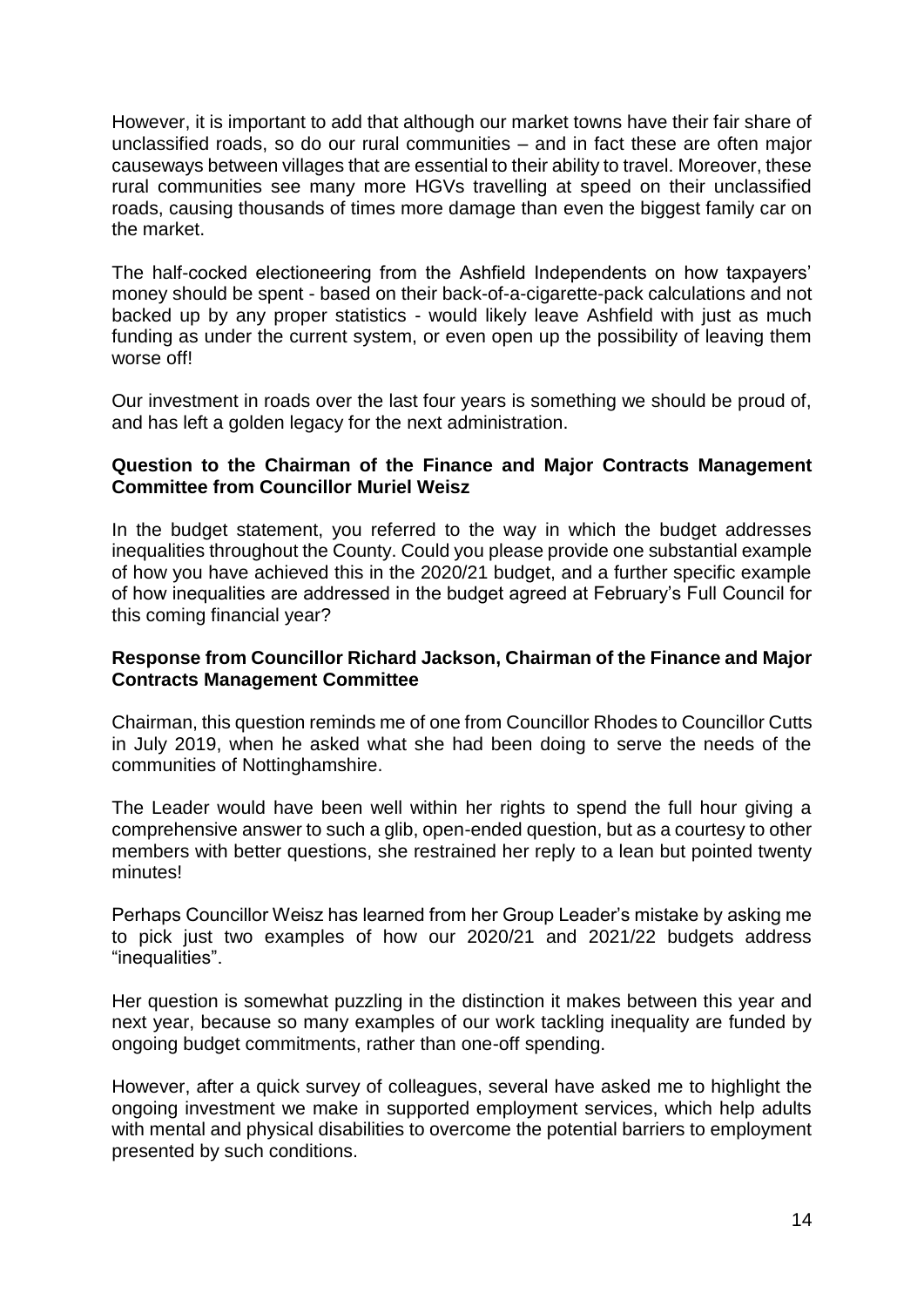We have a gross budget of almost £4.4 million in the coming year for supported employment services.

Our i-Work service helps vulnerable people to live active, fulfilling lives by finding them work opportunities, including within our own services such as County Horticulture, County Enterprise Foods and Solutions4Data.

In fact, we have taken specific action to protect the long-term future of County Horticulture, investing more than £500,000 in a major refurbishment and improvement project at the service's main site at Brooke Farm in Linby, concentrating our operations there and making it a far more attractive and commercially viable facility than it was previously.

Unfortunately, the official reopening has been delayed by the COVID-19 lockdown, but we expect the benefits of this project to be realised when we move back to a more 'normal' operating environment.

And speaking of COVID, I am surely compelled to highlight, as my other "permitted" example, the additional £92.9 million investment made in 2020/21 so far, in response to the pandemic.

Within this figure, our most intensive and targeted support has been offered to people identified as being disadvantaged and most vulnerable to the impact of COVID for various reasons, including poor mental or physical health or financial hardship.

I do not know whether Councillor Weisz had examples such as this in mind, or whether she wanted to highlight or challenge other aspects of our work, but that's the problem with such a non-specific question. It does not even specify a type of "inequality" she may have in mind: Economic? Health? Gender? Ethnicity? Education?

As with the word "deprivation", some politicians use words like "inequality" in a lazy, generic way, as nothing more than a vehicle for a pre-prepared political message. I don't know whether Councillor Weisz is doing that or not. If she has a supplementary question, we will no doubt find out.

If the intention of the question is sincere, it would have helped to be more specific, perhaps highlighting a particular type of inequality, or a particular policy area where the questioner thinks our budget should do more or be deployed differently.

I cannot even refer to Labour's alternative budget from last month as a clue to what Councillor Weisz and her colleagues might have done differently to address inequality, because there was no alternative budget.

Given that any supplementary question must be on the same matter and cannot introduce new, more specific information, I can only answer the question, quite literally, as it has been asked.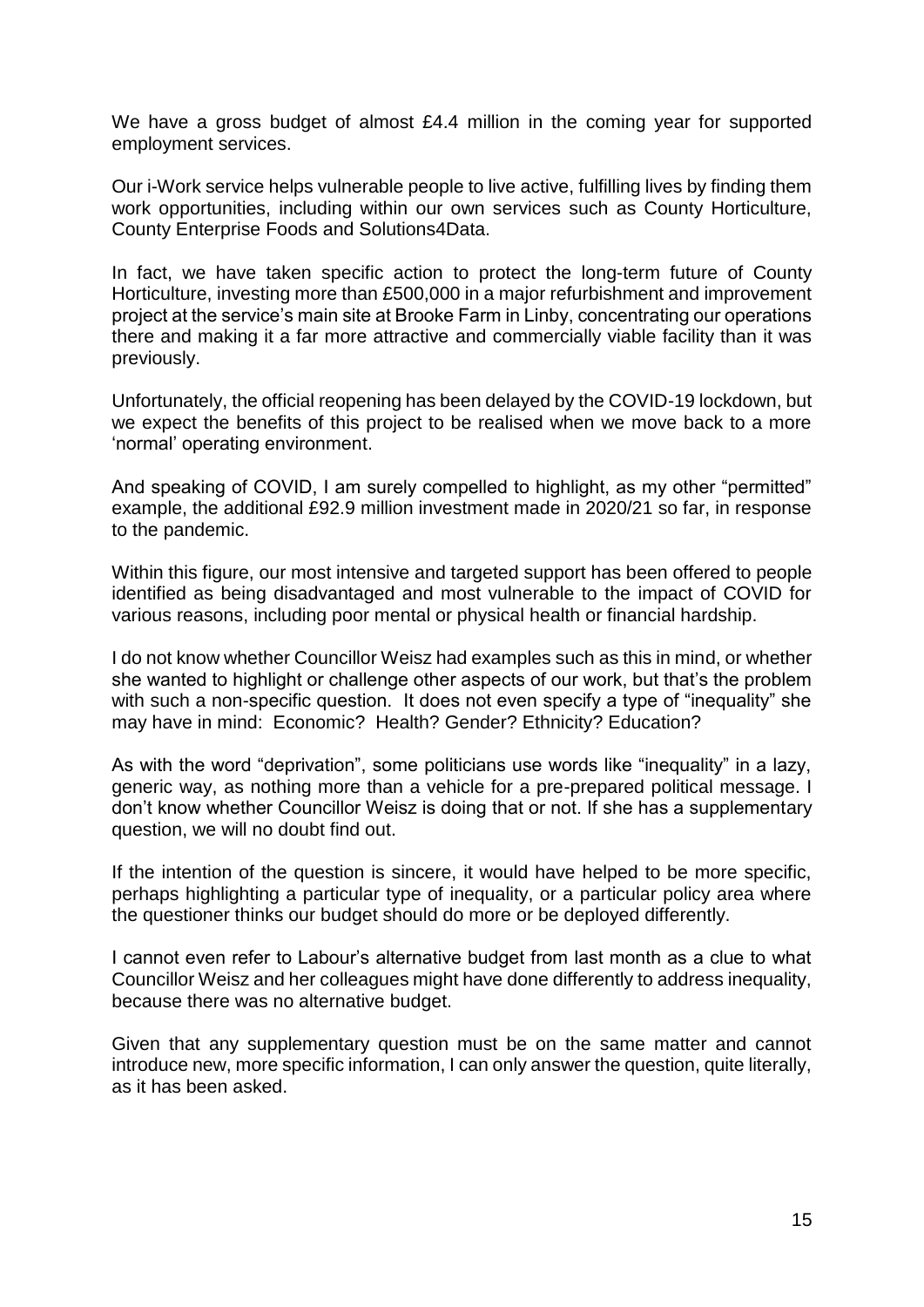## **Question to the Chairman of the Communities and Place Committee from Councillor Alan Rhodes**

During a terrible pandemic, when working people and their families are losing their jobs, furloughed, or having a pay freeze imposed upon them, how can the Portfolio Holder for Communities and Place justify a 40% increase in the charge for 'Residents Only' Parking permits from £25 to £35 per vehicle?

## **Response from Councillor John Cottee, Chairman of the Communities and Place Committee**

Residents' Parking Schemes provide parking spaces for residents in areas where such demand is high. Charges for permits were introduced in 2010 and the initial charge of £25 has remained unchanged for ten years until 2020, when it was increased to £35 to recover some of the costs of administering, maintaining and enforcing such schemes. The increase was approved by Communities and Place Committee on the 5th March 2020.

The figure of £35 was benchmarked against many other local authorities and it compares favourably. Leicestershire County Council, for example, charge £50 a year. Derbyshire County Council are comparable at £35, but they charge £50 for a second vehicle, unlike Nottinghamshire County Council.

A permit for £35 a year works out at less than 10 pence a day for access to parking close to the home. And let's not forget we make no charges for Blue Badge Holders and those over 75, and we have provided a free parking permit scheme for NHS and social care staff during the COVID pandemic.

In March 2021, in recognition of the prevailing economic situation around COVID, the Committee decided not to increase the costs of residents' parking permits from the figure agreed a year earlier. Prices therefore remain the same as they have been for the last 12 months.

There was a typographical error in the March 2021 committee paper where the legacy figure of £25 had been appended to the report, but this was corrected at the meeting, so members fully understood that they were voting to maintain the current price at £35.

Would Councillor Rhodes prefer that the people using the service pay a proportionate cost, albeit one which does not fully cover the cost to this Council; or would he rather that it fell upon the taxpayer at large, even if they are not a beneficiary of the service?

#### **Question to the Chairman of the Finance and Major Contracts Management Committee from Councillor Mike Pringle**

You will recall that at the budget meeting last month, I delivered an observation that the budget presented by your group was disingenuous. Since then, the National Audit Office, the official Parliamentary body for auditing government, have also spoken out to highlight the plight of local government finances, and I quote "the financial position of the sector remains a concern and authorities are setting their budgets for 2021-22 with limited confidence". Would Cllr Jackson now like to provide an honest account to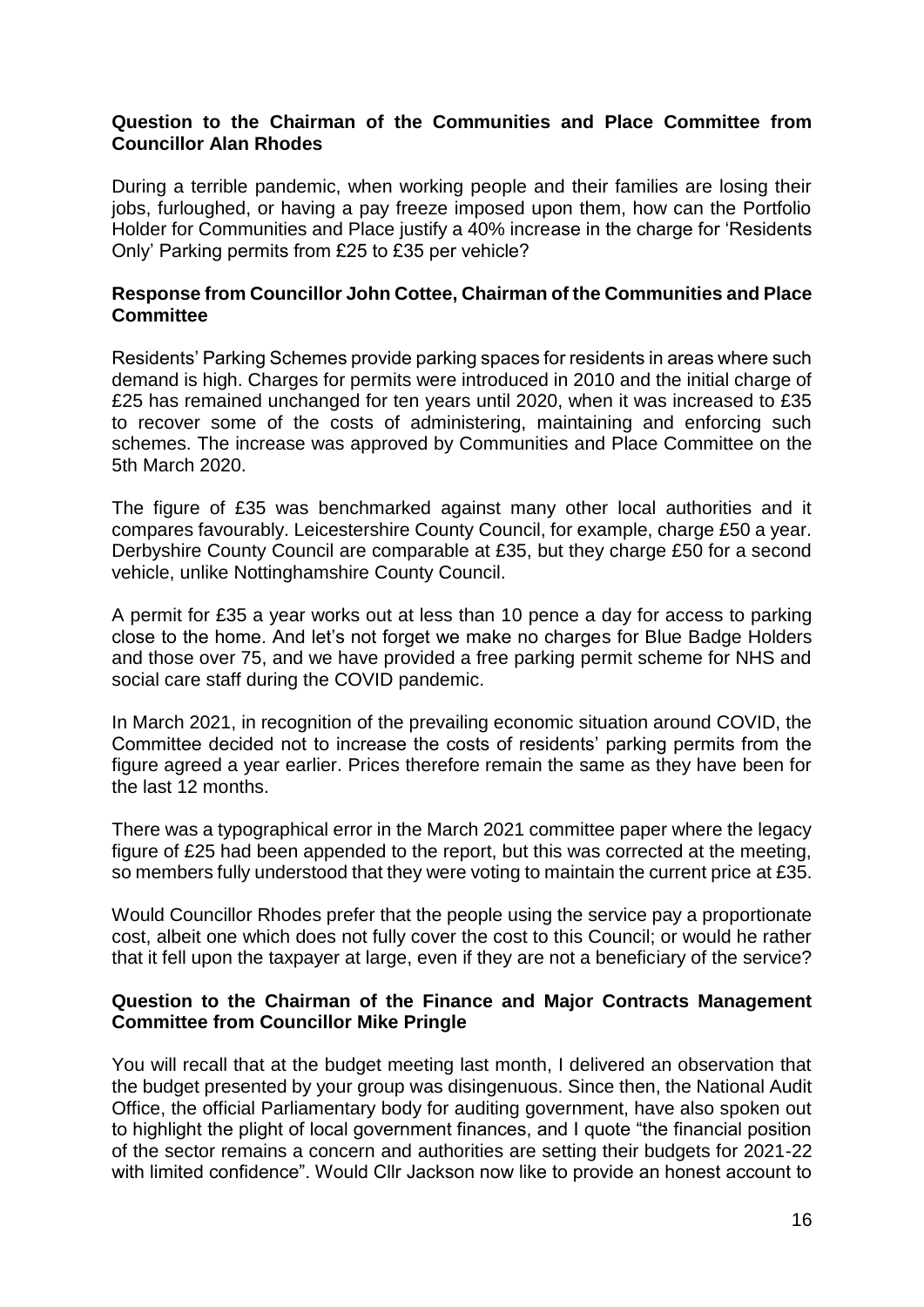the people of Nottinghamshire of this authority's ability to continue delivering high quality, sustainable front line services after this financial year?

## **Response from Councillor Richard Jackson, Chairman of the Finance and Major Contracts Management Committee**

I really am grateful to Councillor Pringle for his question as it gives me yet another opportunity to remind colleagues that our sound financial management of this authority is allowing us to continue delivering sustainable front line services to our residents that they need.

Chairman, Councillor Pringle has some nerve tabling a question like this in view of Labour's "no-show" at last month's budget meeting.

I presented a full budget report a month ago today and five appendices, properly signed off by our Service Director for Finance. If Cllr Pringle is suggesting that this budget is 'disingenuous', and by implication unsound, then he is effectively contradicting our Section 151 Officer.

I gave a comprehensive presentation accompanying the budget report. I explained openly and honestly - as shown in the Council budget book - that there remains a financial challenge to be resolved over the medium term, as is the case for virtually every council in the country. Nottinghamshire's challenge is actually more manageable than the one facing many other councils because our starting position before the COVID crisis was comparatively strong.

The gap in the council's budget over the Medium Term is now, in fact, £15 million smaller than the one we inherited from the previous Labour administration in 2017, despite the unprecedented financial pressures we have faced due to COVID!

Last month I described the strategies we are already putting in place through Policy Committee and Improvement & Change Committee to resolve this challenge, which began as a three-tier approach "Achieve, Transform & Save" model for further corporate transformation, and has evolved into five strands of work which will form the basis of this administration's Council Plan for 2021-25. These transformation plans are focused on reducing the budget gap significantly over the medium term and continuing to balance our budget.

The "disingenuous" position presented at the recent budget meeting was actually that of the Labour Group. In response to our budget, Councillor Pringle offered only a brief presentation, mainly raising questions and concerns I had already answered.

To be fair, I cannot actually accuse Councillor Pringle of presenting a "disingenuous budget", because the reality is, he didn't present an alternative budget at all. That's why his question today borders on the farcical.

The Leader of the Labour Group made the embarrassing statement that he did not see it as their duty to present an alternative budget at the final budget meeting before an election. That's the main opposition group on this council, Chairman. Councillor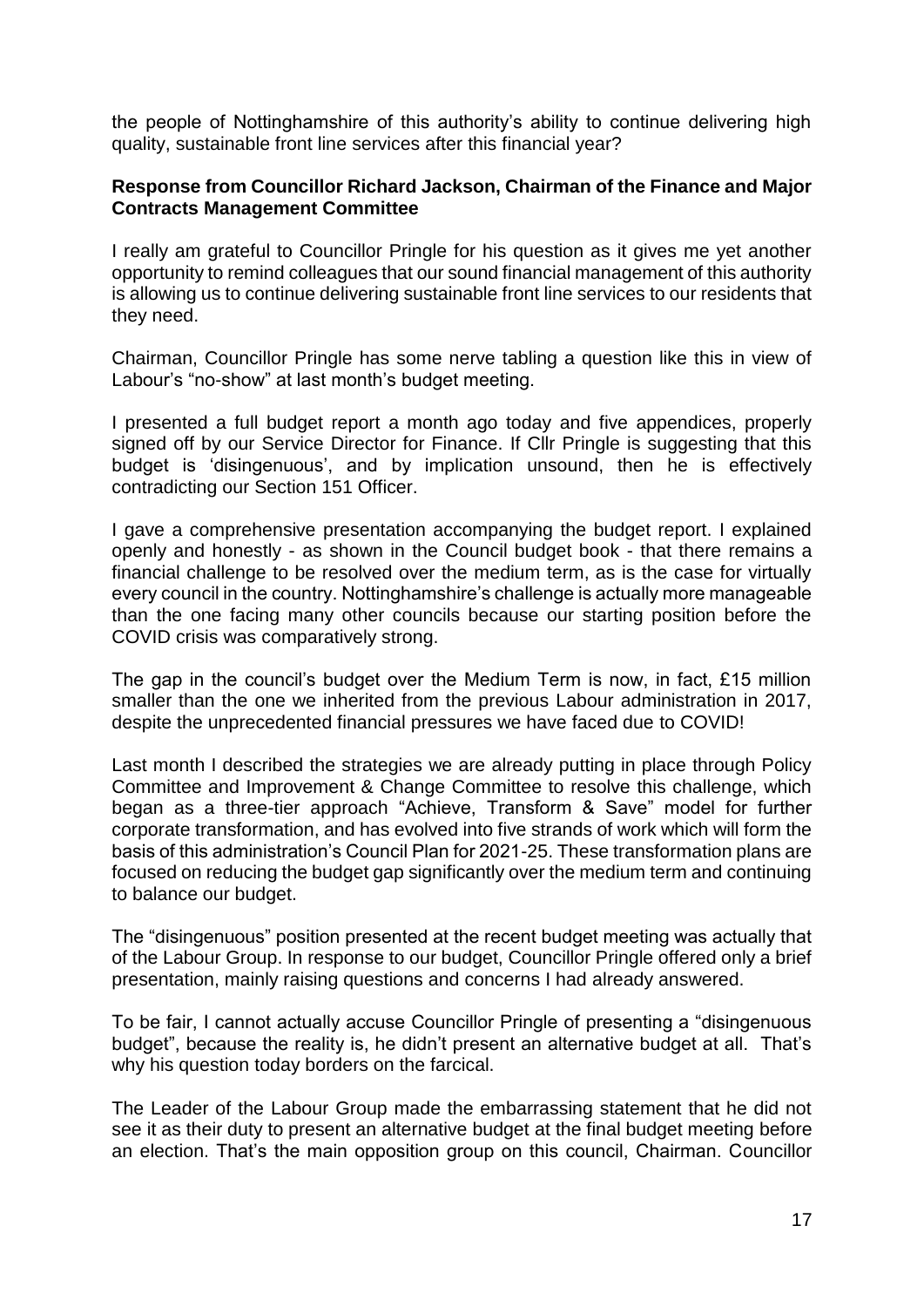Rhodes apparently wants people to vote for him on the basis of no alternative financial plan whatsoever, which absolutely is disingenuous!

I'm not convinced Labour have even costed the loose collection of themes or the two pledges they recently made at their campaign launch. Councillor Rhodes and his colleagues certainly haven't explained to anyone how they intend to fund their plans, or what effect their additional commitments would have on budget sustainability. I did not think it was possible for the Labour Party to fall further still from the leadership of Jeremy Corbyn, but at least Corbyn presented a costed manifesto – eye-watering though it would have been for taxpayers!

In the absence of any substance whatsoever, Councillor Pringle tries to make his question sound credible by quoting the National Audit Office, who were commenting on the exemplary role played by local authorities in protecting their communities throughout the COVID-19 pandemic.

The Audit Office report states that Government has supported local authorities in the COVID-19 pandemic response and that intensive engagement with the sector has provided a good evidence base for financial and other support which has averted a system-wide financial failure and managed the most severe risks to value for money in the short term.

Councillor Pringle is correct that the financial position of the wider local government sector remains a cause for concern. As I explained last month, the Coronavirus crisis has exposed the fragility of some councils' past decisions to borrow money for speculative commercial investment, and this worsens if the council then uses this as a basis to reduce or even freeze council tax.

Nottinghamshire County Council's sound financial management has already been recognised by the Local Government Association Peer Review. We are in a better position than most other councils, and with prudent financial management over the next four years – which would be guaranteed by a Conservative administration – we will continue to deliver high quality, sustainable services.

Ours is certainly not a "disingenuous" budget. It is built on solid foundations.

I could use the analogy that Labour's budget plan is akin to a house built on sand, but actually that would be disingenuous, because they haven't even got the sand!

## **Question to the Chairman of the Communities and Place Committee from Councillor Jason Zadrozny**

Can the Chairman of the Communities and Place Committee please tell the Council –

- 1. How many times has the Council had to revisit pot-hole repairs in 2017/18, 2018/19, 2019/20 and 2020/21 to date?
- 2. How much do you estimate that this has cost the Council to revisit pot-hole repairs in 2017/18, 2018/19, 2019/20 and 2020/21 to date?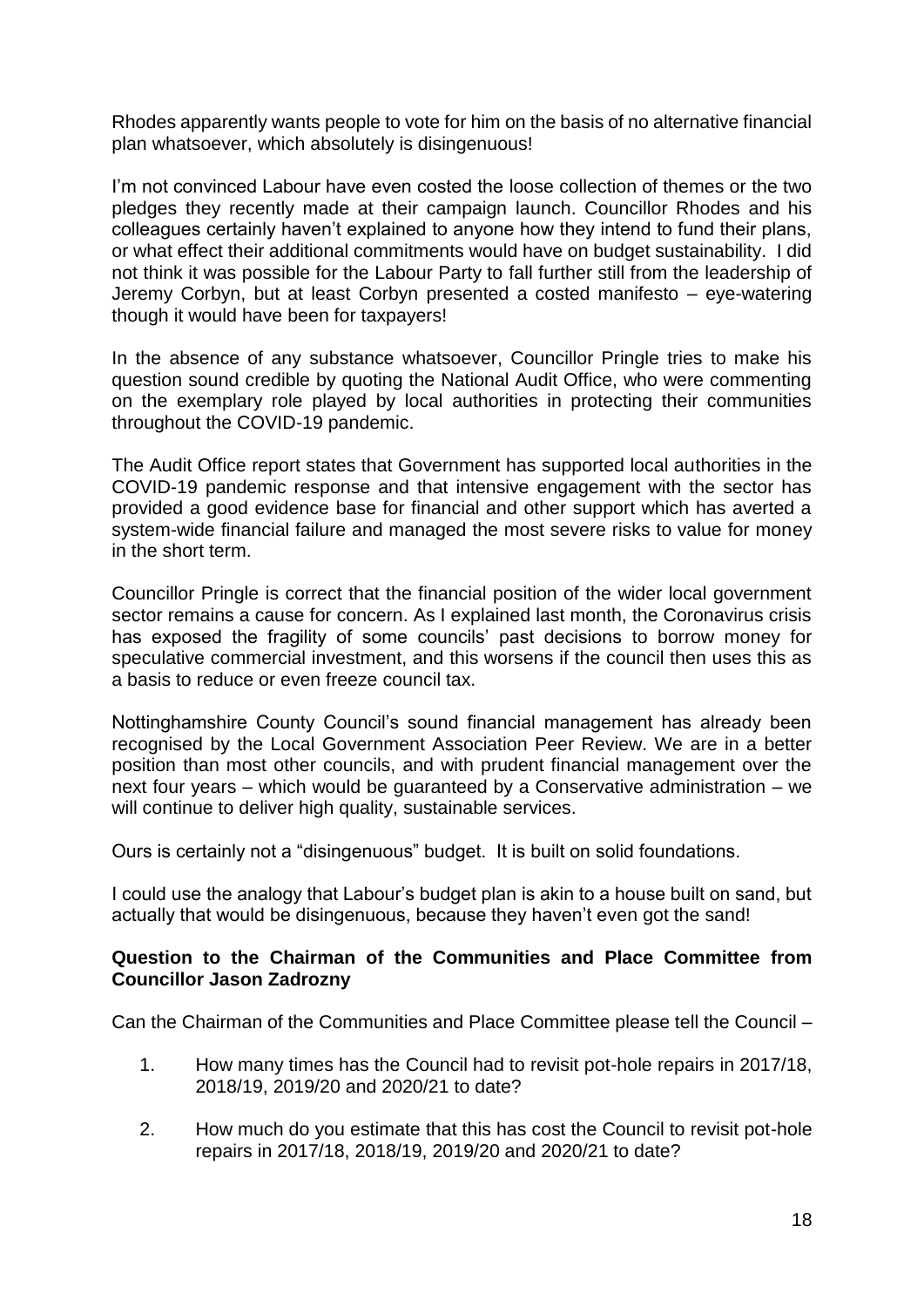3. How much has this Council paid out in personal injury claims and how much has the Council paid out for claims by residents of damage to vehicles caused by pot-holes in 2017/18, 2018/19, 2019/20 and 2020/21 to date?

# **Response from Councillor John Cottee, Chairman of the Communities and Place Committee**

The data requested in points 1 and 2 of the question is not readily available, because there is no formal definition of a "re-visit" for recording purposes.

As I have explained in previous replies to the Council, once we are made aware of a highway defect, we have a legal duty to make a repair within set timescales, in accordance with our Highway Inspection and Risk Manual. For the worst defects, these timescales are between 2 hours and 1 working day. With other more minor defects, we have to complete a repair within 28 days. For the most urgent repairs which require a repair within 1 working day to make the road safe, we mainly use Viafix.

Often, when a member of the public asks our highways operatives to return to the site of a previous repair which they might think has failed, it is clear upon closer inspection that the previous repair is fully intact, but the older road surface around the repair has continued to deteriorate, especially during the freeze/thaw cycle in winter.

Our operatives will of course repair any further damage that has emerged around or close to the original repair, but this does not represent a direct repeat or failure of the previous repair, as implied by the word "re-visit" in Councillor Zadrozny's question. It is simply another pothole report, which is recorded in the normal way. We are only aware of a few instances where the materials used to repair potholes have failed. The real problem is the prevailing condition of some of our roads owing to the road maintenance backlog this administration inherited in 2017. We want to move to prevention rather than cure.

This is why the Conservative and Mansfield Independent administration invested an extra £24 million to begin to tackle the problems our predecessors chose to ignore. We have invested in spray injection patching and hot box plant so that, in the future, we can rely less on pothole filling and more on permanent repairs and mechanised approaches. These approaches are also being rolled out in areas where there are clusters of individual Viafix pothole repairs, which are being identified pro-actively.

Regarding part three of the question, Nottinghamshire County Council has paid out £637,757 in personal injury claims caused by potholes or uneven surfaces from 2017/18 to the 23 March 2021. Almost 60% of that figure relates to 2017/18, before our £24 million investment in road maintenance commenced from February 2018.

Regarding damage to vehicles claims, the total amount paid out between 2017/18 and the 23rd March 2021 amounts to £159,264. However, once again, over 50% of that figure was paid out in 2017/18, before the commencement of our extra £24 million investment.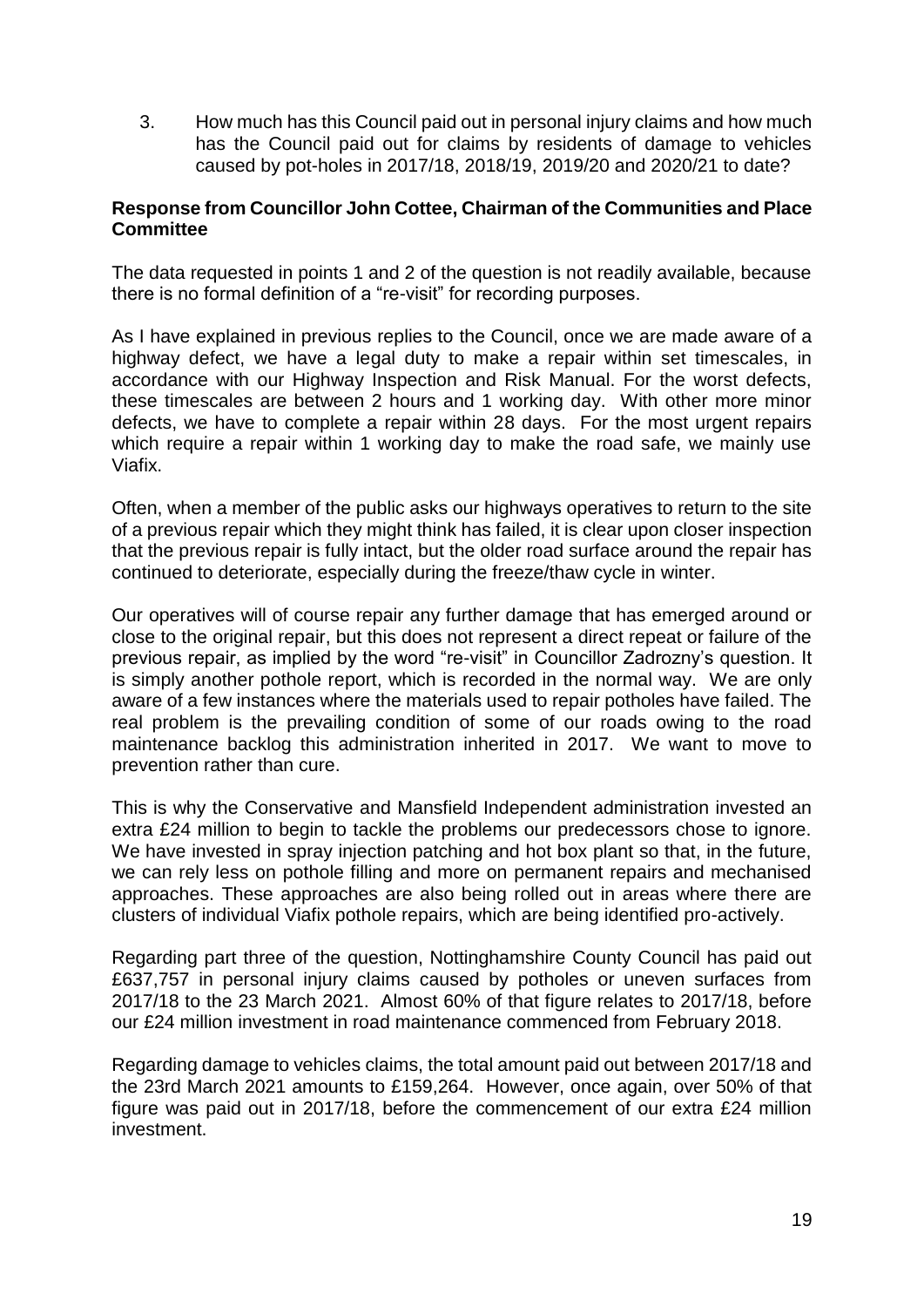# **Question to the Chairman of the Leader of the Council from Councillor Liz Plant**

Does the Leader agree with me that every woman and girl has the right to feel safe when out and about on the streets of Nottinghamshire?

## **Response from Councillor Mrs Kay Cutts MBE, Leader of the Council**

Of course, I agree that every woman and girl has the right to feel safe in our county – and I would also extend this to cover men and boys as well.

I appreciate that this subject has rightly received more scrutiny in light of the appalling murder of Sarah Everard, but we must be clear that any attack on a person going about their daily business is always unacceptable.

Everyone has a right to feel safe on our streets, and both women and men can feel vulnerable in certain situations, especially if they are alone.

This Council continues to take seriously its responsibility to keep all its residents safe. Though responsibility for law enforcement obviously rests with the Police, we work closely with the office of the Police & Crime Commissioner through the Police & Crime Panel, and our Multi-Agency Safeguarding Hub is essential in triaging serious concerns between the police and social services.

Furthermore, our Communities officers – working with borough and district council partners – continue to play their part in a range of measures promoting community safety.

Similarly, we are regularly updated on the work of the Violence Reduction Unit which includes the police and partners in health and education to tackle violent crime and the underlying causes of violent crime. I know that our Chief Executive Anthony May plays a pivotal role in this as Chair of the Safer Nottinghamshire Board, and his involvement in these issues shows how seriously this Council takes its responsibilities. Every resident of Nottinghamshire should feel safe in our county, and I am immensely proud of the collaborative work we have done with other local agencies and public bodies to address this serious issue.

## **Question to the Chairman of Communities and Place Committee from Councillor Eric Kerry**

Further to the reply he gave to my question at Full Council on 17th December 2020, can the Chairman of the Communities and Place Committee provide any update on when we will see the opening of the new Enterprise Zone link road connecting Humber Road South and Lilac Grove in Beeston with Thane Road in Lenton?

## **Response from Councillor John Cottee, Chairman of the Communities and Place Committee**

As of Monday this week, my officers had received a firm indication from Nottingham City Council that the link road you describe was due to be opened to the public for the first time at 10am on 31st March 2021.